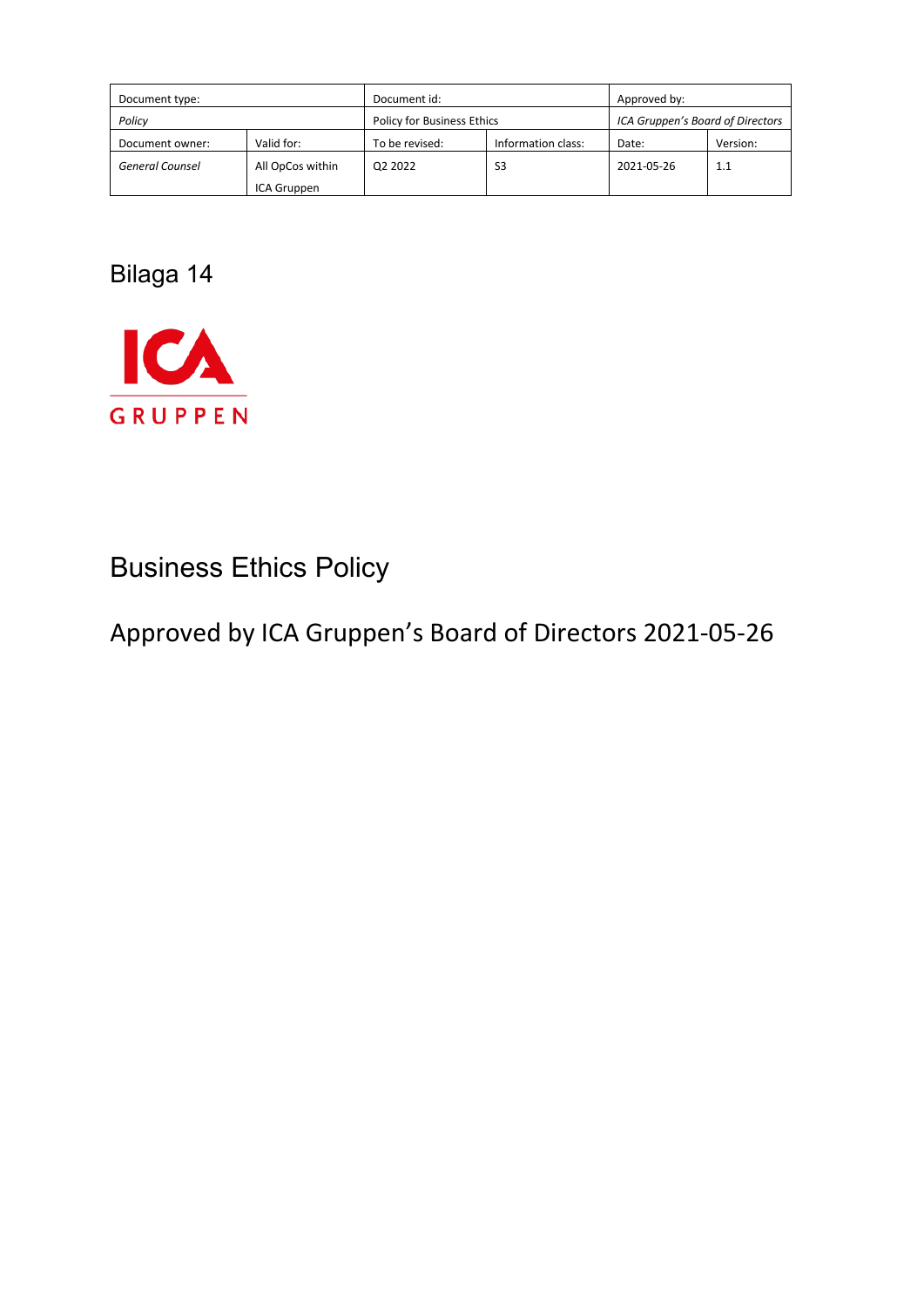# **Table of Contents**

 $[0, 0]$ 

| $\mathbf{1}$   |  |  |  |
|----------------|--|--|--|
|                |  |  |  |
|                |  |  |  |
|                |  |  |  |
| $\mathfrak{D}$ |  |  |  |
|                |  |  |  |
|                |  |  |  |
|                |  |  |  |
|                |  |  |  |
|                |  |  |  |
| 3              |  |  |  |
| 4              |  |  |  |
| 5              |  |  |  |
| 6              |  |  |  |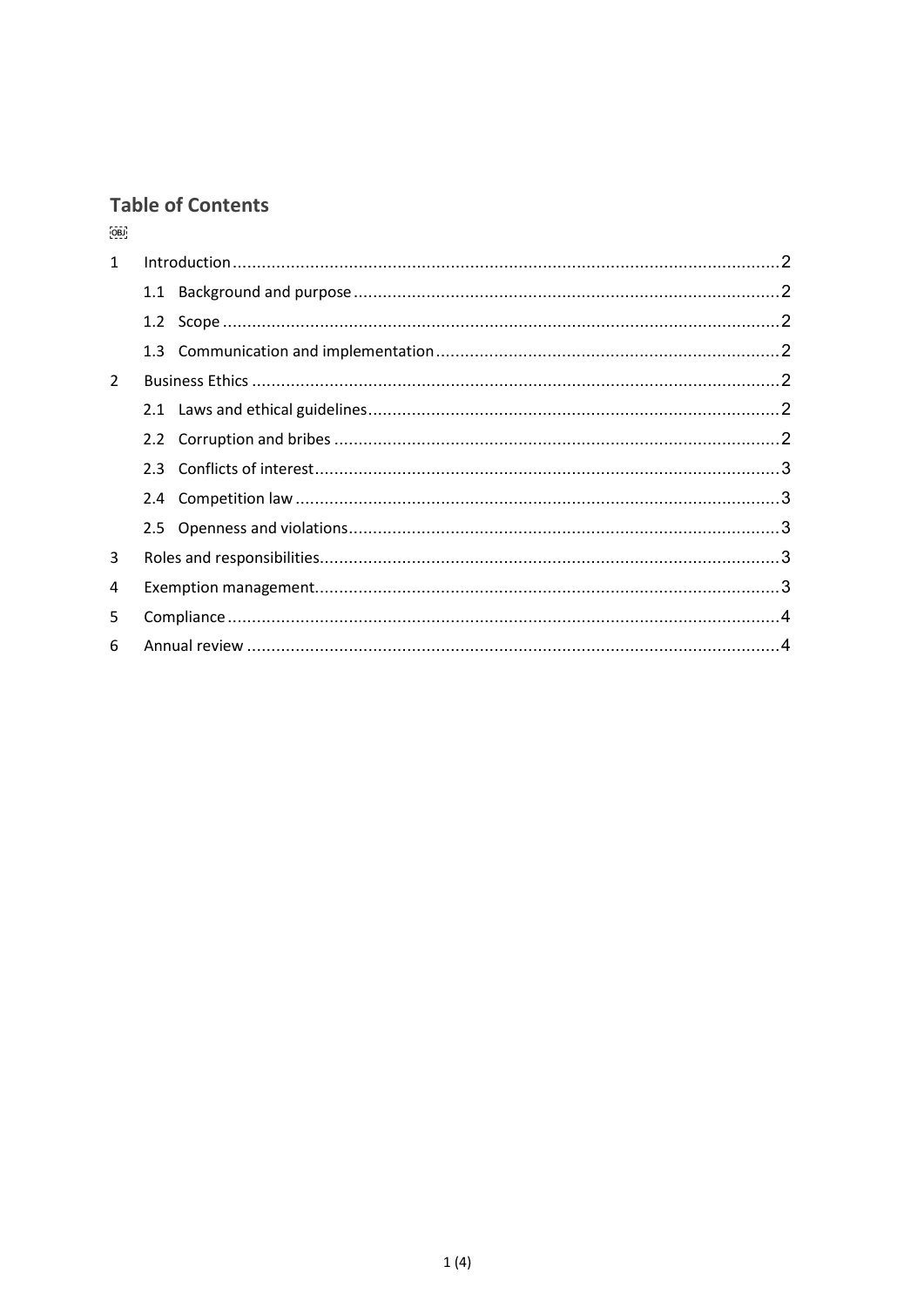# <span id="page-2-0"></span>**1 Introduction**

## <span id="page-2-1"></span>1.1 **Background and purpose**

ICA Gruppen AB and its subsidiaries ("ICA") shall be, and shall be perceived to be, responsible and progressive on issues relating to ethics and social responsibility.

The foundation of this Business Ethics Policy is that ICA shall combine profit with good ethics. ICA's culture is based on responsibility, trust and a high level of professional conduct.

## <span id="page-2-2"></span>1.2 **Scope**

<span id="page-2-3"></span>This Business Ethics Policy is applicable for all operating companies ("OpCos") within ICA.

#### 1.3 **Communication and implementation**

The General Counsel publishes this policy on the group intranet annually once approved by the Board of Directors.

The responsibility for implementing this policy is described under section 3 below.

## <span id="page-2-4"></span>**2 Business Ethics**

#### <span id="page-2-5"></span>2.1 **Laws and ethical guidelines**

In its operations, ICA shall comply with the laws and rules which apply to the operations such as applicable regulations, general guidelines, industry practices, generally accepted practices and internal rules.

ICA has a number of internal rules which, together with the external rules, form the framework for our operations. How we comply with such rules is expressed i.a. in the group's policies and guidelines. This Business Ethics Policy primarily relates to laws and rules relevant to business ethics issues within the areas of corruption, conflicts of interest and competition law. ICA's business ethics efforts are based on our support of the United Nations' Global Compact, United Nations' Sustainability Goals and the Code to prevent Corruption in Business (The Swedish Anti-Corruption Institute).<sup>[1](#page-2-7)</sup>

ICA's views on ethics and corporate responsibility are outlined in this Business Ethics Policy and the Sustainability Policy. The foundation for conducting business with and within ICA is defined in these policies. ICA expects its suppliers and partners to follow the intention of these whenever applicable and act in an ethically responsible way.

#### <span id="page-2-6"></span>2.2 **Corruption and bribes**

No ICA employee may use their position for personal and/or for a close relative's gain at the cost of the company, cooperation partners or the customers. ICA does not tolerate any form of corruption, bribery or unethical business practices. No ICA employee or the employees of its cooperation partners may provide, promise or offer, or correspondingly receive, accept a promise of or request, bribes or other improper benefits.

<span id="page-2-7"></span> $1$  Code to prevent corruption in business, which is managed by the Swedish Anti-Corruption Institute (IMM) (https://www.institutetmotmutor.se/english/).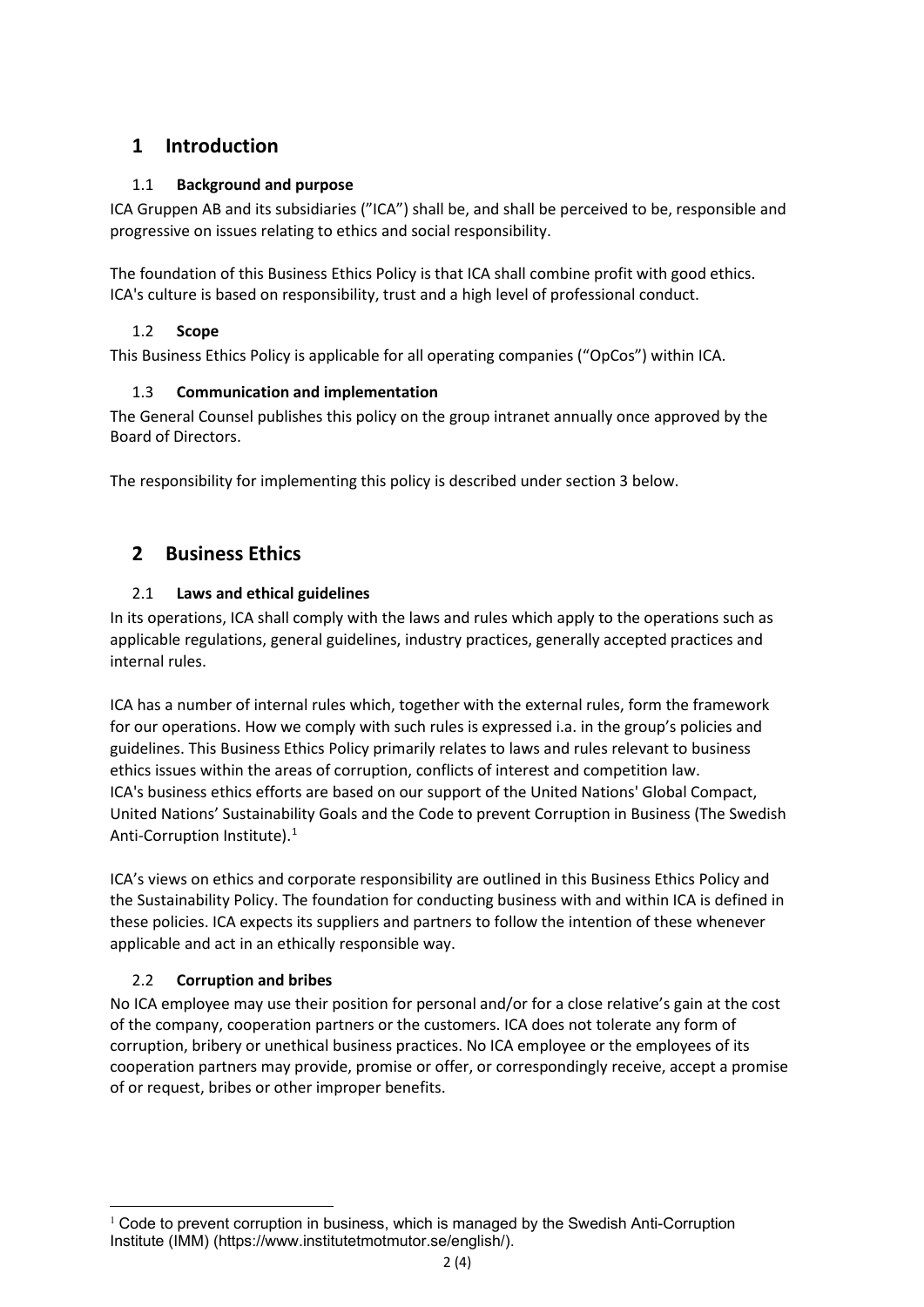#### <span id="page-3-0"></span>2.3 **Conflicts of interest**

ICA's employees shall be independent in their decisions and inspire trust. All ICA employees shall be responsible for taking objective decisions and avoiding conflicts of interest between personal interests and the interests of the company.

#### <span id="page-3-1"></span>2.4 **Competition law**

Competition law is intended to ensure sound competition for the benefit of all parties on a market. ICA shall comply with applicable competition laws.

#### <span id="page-3-2"></span>2.5 **Openness and violations**

ICA shall fulfil society's expectations regarding transparency and honesty. Through ICA's external whistleblower service, employees can anonymously report violations.

## <span id="page-3-3"></span>**3 Roles and responsibilities**

Each member of ICA Gruppen's Management Team ("IMT") is responsible for ensuring, within his or her areas of responsibility, that the business within ICA is conducted in accordance with this policy and Guidelines to the Business Ethics Policy.

Each manager within ICA is responsible for the further implementation of this policy and the guidelines in his or her respective target groups. Every employee is responsible for acting in accordance with the policy and the guidelines and thereby contribute to a sound business ethics culture and high business ethics awareness within ICA.

Anyone who fails to follow this policy and the guidelines may be subject to disciplinary action, up to and including termination of employment, depending on the circumstances.

A Sustainability Committee has been appointed by the ICA Gruppen Board of Directors, reflecting the Board's responsibility under the Swedish Corporate Governance Code for setting the framework for the company's role in society. The Committee's roles and responsibilities is further described in the Instructions for the Sustainability Committee, included in the Board Procedures annually approved by the Board of Directors.

Among other duties, the Committee is responsible for drafting rules for ICA Gruppen's behavior in the society in order to secure the company's long-term value creation as a responsible company and to monitor the implementation of these rules. This includes recommending the Board of Directors policies for business ethics and sustainability, setting the structure for the company's sustainability reporting (annual and quarterly), and monitoring the company's work with business ethics and sustainability.

#### <span id="page-3-4"></span>**4 Exemption management**

Any exemptions to this policy shall be subject to approval by the Board of Directors.